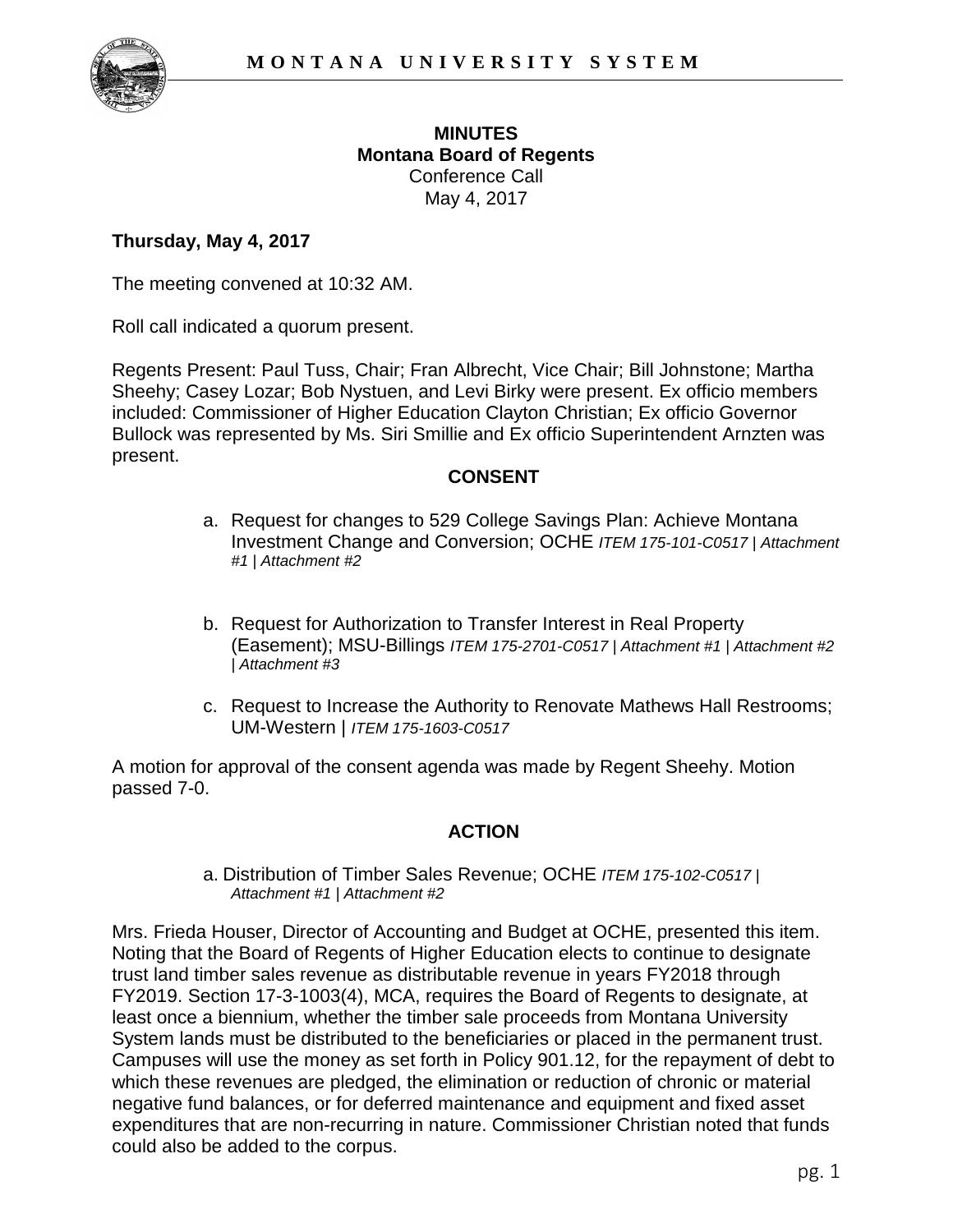

A motion for approval of action item a. Item 175-102-C0517 was made by Regent Albrecht. Motion passed 7-0.

> b. Request for Authorization to Issue Series D 2017 Refunding Revenue Bonds; MSU-Bozeman *ITEM 175-2002-C0517 | Attachment #1*

Mrs. Frieda Houser, Director of Accounting and Budget at OCHE and Ms. Laura Humberger, Associate Vice President for Admin and Finance at MSU, spoke to this item. Consistent with Section 20-25-402, MCA, Borrowing by the regents, the Montana Board of Regents of Higher Education adopts a Resolution to Issue Series D 2017 Facilities Refunding Revenue Bonds for Montana State University and authorizes Montana State University and the Commissioner of Higher Education to proceed with the issuance of these bonds. Discussion followed. MSU Noted that rates have recently changed which could lead to additional cost savings in the amount of \$1.2 million by refinancing closer to \$30 million of the debt. A request was made for amendments to this item to increase the amount authorized to refund in order to take full advantage of any market resources for additional cost savings. OCHE Spoke in support of this proposed change. Discussion followed.

A motion to amend the existing item from \$20 million to \$30 million allowance with at least a 3% of present savings was proposed by Regent Johnstone; motion passed. 7-0. Discussion followed.

A motion for approval of amended action item b. Item 175-2002-C0517 was made by Regent Nystuen; motion passed 7-0.

> c. Request for Authorization to Repair and Replace Outdoor Track Surface; MSU-Bozeman *ITEM 175-2001-C0517 | Attachment #1*

Mr. Ron Muffick, Director of Student Affairs at OCHE, spoke to this item. Consistent with the provision of MCA 18-2-102(c), the Board of Regents of Higher Education authorizes MSU to repair and replace the outdoor track surface at the Track and Field Complex at MSU-Bozeman. This authority request is for a total of \$1,250,000.

Motion for approval of action item c. ITEM 175-2001-C0517 was made by Regent Johnstone; motion passed 7-0.

## **INFORMATION**

a. Budget Development Update

Commissioner Christian noted that with the conclusion of the session we have reached a point where we are ready to discuss the results of the session and recommendations for state funding allocation, tuition and fee recommendations. He noted that materials used during today's discussion would be posted to the mus.edu website including an overview of the presentation and detailed spreadsheets. Deputy Commissioner for Planning and Analysis Tyler Trevor provided a system-level, high-level overview of the comprehensive presentation that will be presented at the May meeting. He noted the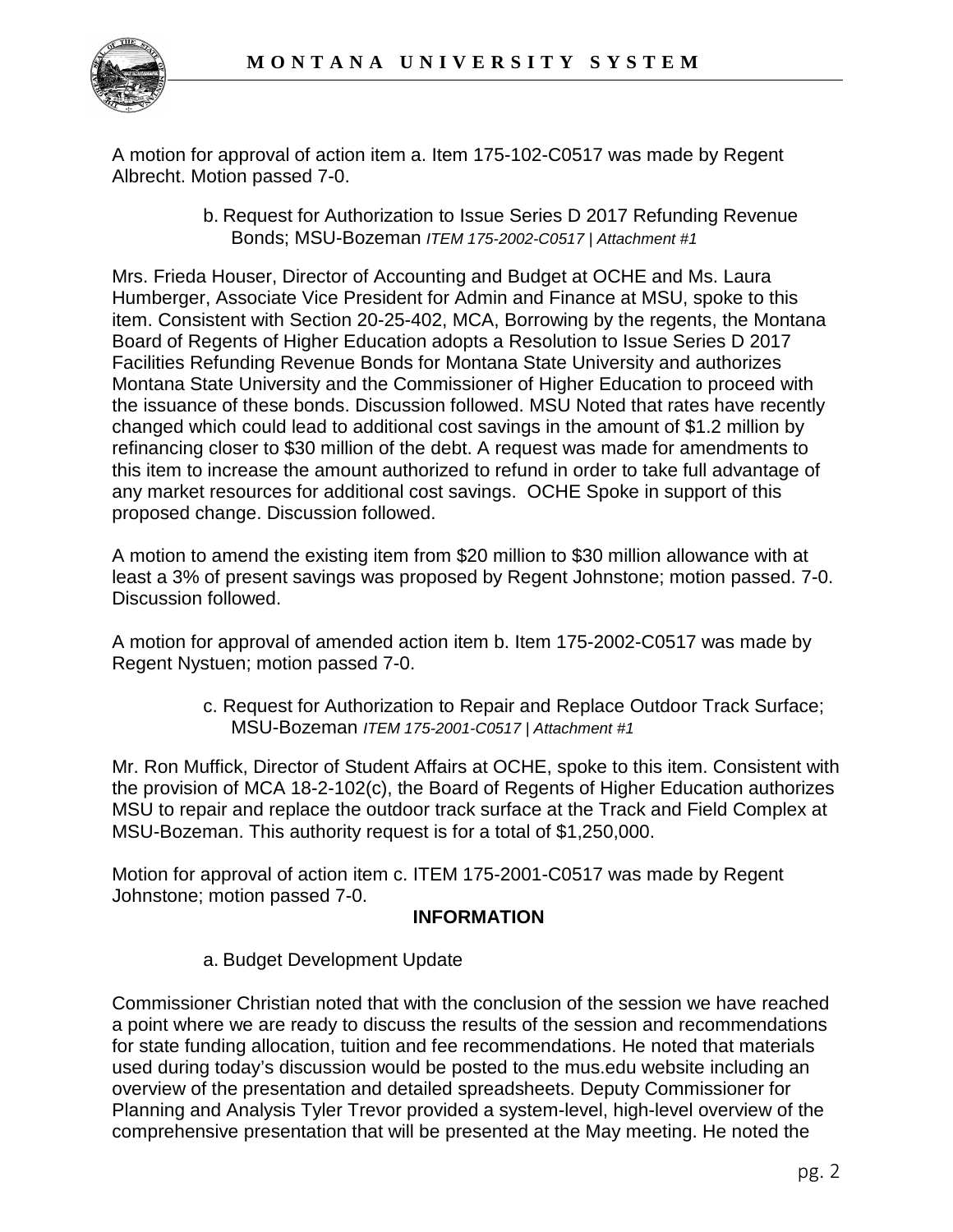

four topics: budget overview and status; recommendations related to tuition and fees, as well as state appropriation distribution; process; and expenses and cost control. All four topics directly relate to tuition and fees. He explained that:

- \$14.6 million was added to the FY17 budget to account for present law adjustment and pay plan, producing the FY 18 budget goal. Prior to the legislative session, \$484 million total current unrestricted funds spent in FY17, converts to \$498 million budget goal for FY18 to account for PLA and PP. The FY18 budget goal amounts to a 3% increase over FY17, assuming enrollment is flat. Discussion followed at length (enrollment, other efforts across campuses related to other budget management approaches for reduced expenses, comparison of MUS to peer institutions).
- Following the legislative session and lack of funding for present law combined with 2% cuts creates a \$18.8 million hole for FY18. He noted the lack of funding for present law (\$5 million state side, \$8.3 million tuition side) equates to \$13.3 million on tuition side; the 2.1% cut; pay plan \$1.3 million; and enrollment projections (-2% resident, +1% non-resident) \$1 million equate together at \$18.8 million deficit in the budget.
- A 2% increase is recommended for FY18 which will still leave the campuses \$4.8 million short of the goal. Factoring in tuition increases that produce a cumulative 4.5% increase to overall tuition revenue. After enrollment declines are factored in, estimates show that we will remain \$5 million short of our goal.
- A 2.7% increase is recommended for FY19 Budget; leaving \$1.6 million short of goal. He noted that the FY 19 goal is FY17 plus present law and pay plan in both FY18 and FY19 equates to \$24.6 million over FY17. This also equates to an 2.7% increase over FY18; 3.9% increase in tuition revenue, .8% increase in state support over FY18.

Mr. Trevor informed the Board that the following recommendations were being made: remove lower and upper division rate difference for each campus, this is a simple way to provide clarity of price. Leveling by mission type to create a coherent, simplified framework for tuition and fees based on mission type. Level tuition and fee rates by campus and by mission type; focus on needed tuition revenue to sustain operations. Hold increases to mandatory fees flat; because tuition and fees represent the total cost to students and parents, we measure the percentage increase on academic year rates for tuition and fees; in the detail that ultimately comes to the Board. Discussion followed. Commissioner Christian noted the good discussion about fees at the March Board meeting and how scattered they are and the need of consolidation of fees for easier comparisons across the system and with peer institutions. Discussion followed about the difference between mandatory fees, imposed on every student as opposed to program or course fees that are levied for specific purposes. Commissioner Christian reminded the Board of the policy change allowing student fees to be reviewed on an annual basis rather than on a biennial basis. Regent Lozar asked that fees be reviewed sometime in the next year. Commissioner Christian committed to looking at our fee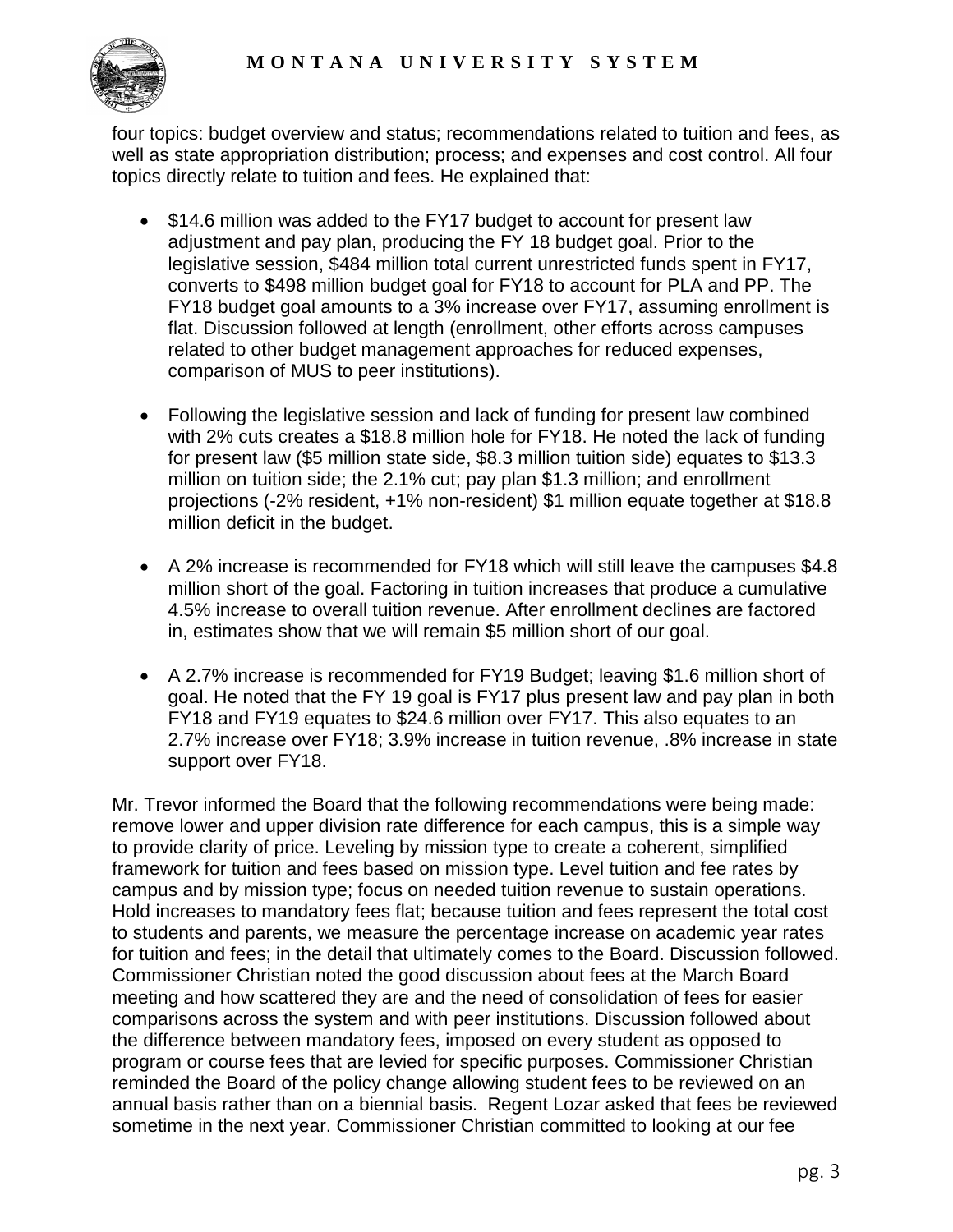

structure before the next budget is built.

Commissioner Christian noted the importance of gaining feedback from students, parents, etc. and stated that a generic email address [tuition@montana.edu](mailto:tuition@montana.edu) would be created and accessible via the MUS website to help assist with any comments related to tuition/fees. Regent Sheehy suggested that we have Board members available on campuses for any questions/comments.

### b. MGSLP Update

Mr. Ron Muffick, Director of Student Affairs at OCHE, provided an update to the Board regarding the Montana Guaranteed Student Loan Program. He noted the history of the program noting that prior to the federal government centralizing student loans under the Direct Loan Program in 2010, GSL administered the student loan program for Montana and guaranteed loans from private Montana lenders. For the past seven years, GSL has been providing guaranty services to the remaining loan portfolio and has seen a fifty percent reduction in their guaranty portfolio. We have been projecting the glide path of GSL and monitoring and analyzing its cash flows to determine the life span of the program. Based on our analysis, GSL has reached the point where further sustainability of the program is in serious question. We plan to transfer the GSL portfolio to another guarantor. We are comfortable that the new guarantor will provide excellent service to the borrowers that remain in the guaranty portfolio based on the history of excellent service provided to GSL. September 30<sup>th</sup>, 2017 is the targeted date for the transfer of the guaranty portfolio to the successor guarantor and it will be a joint effort between the U.S. Department of Education, GSL and the successor guarantor over the next five months to convert the portfolio. We believe transferring the guaranty responsibilities is necessary to avoid future liabilities that we have no ability to cover with state funded resources. GSL has the resources to cover their current liabilities, but with the reduced cashflows and current and projected operating losses we see that ability severely limited in the future.

#### Public Comment

Gail Schontzler, Bozeman Daily Chronicle, asked that any information be made available for new tuition rates and budget details.

President Stearns, University of Montana, reminded attendees that the budget/tuition information discussed today is a work in progress; not the final version.